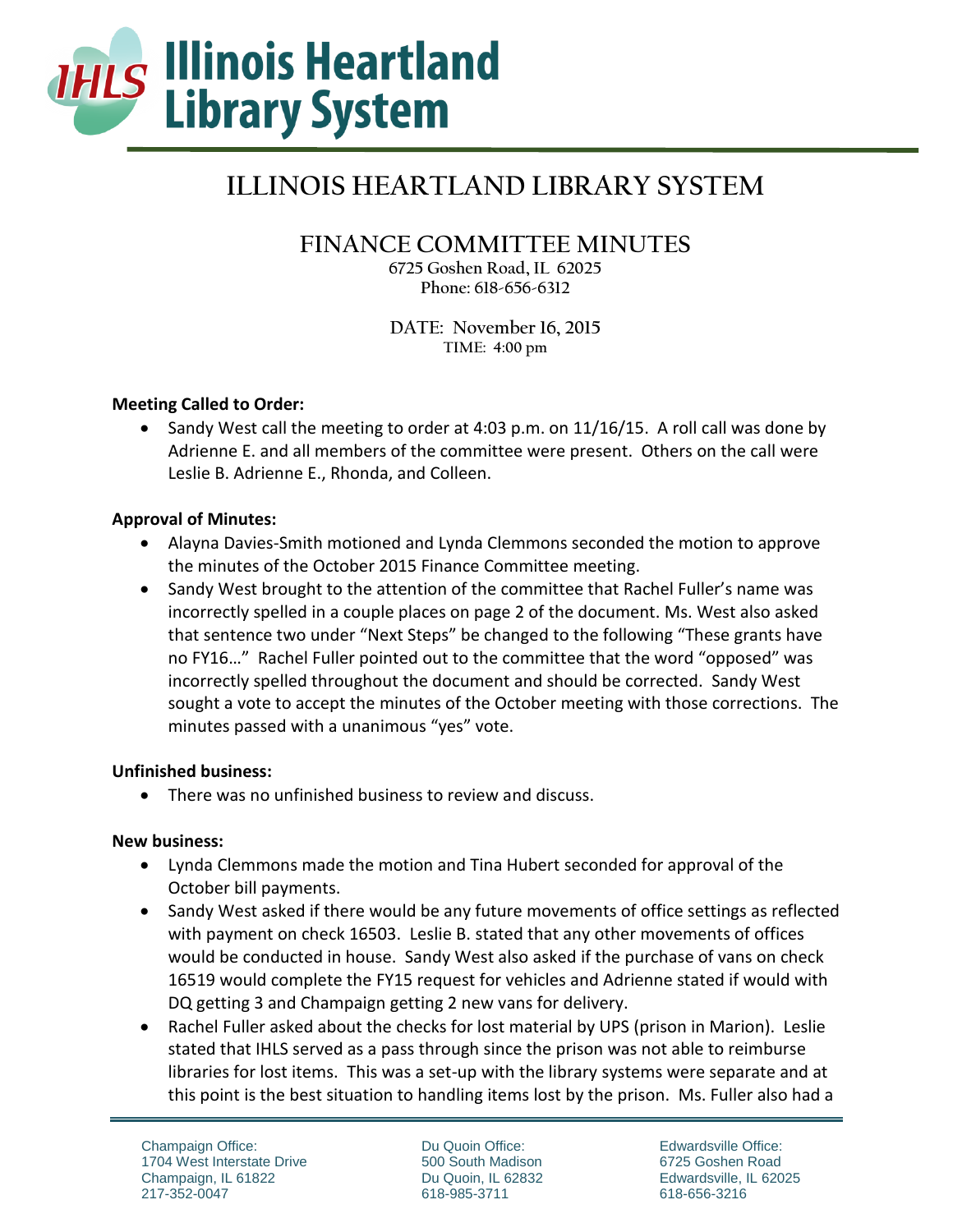

question on check 16544 to Verizon Wireless for GPS tracking. Adrienne explained that there was a credit and that the invoice dates were correct, as it seemed there was missing invoices for 4/24 to 6/23/15.

- Alayna Davies –Smith requested information regarding the check 16626 to Best Buy. Leslie explained that the system will be implementing a new "SMART" delivery program soon and that these iPads will ensure the drivers have accurate information on pick-up. In a sense, those libraries with less than 5 day delivery could essentially get delivery every day with the new technology because information will be transmitted automatically, as the tablets will integrate with Polaris holds. Adrienne further explained that 22 iPads were bought with extended services agreements for each. No further questions were asked.
- A roll call vote was sought to accept the October bill payments. Motion carried, no one opposed.
- Tina Hubert motioned and Alayna Davies –Smith seconded to accept the October credit card transactions. The committee had not questions regarding the credit card transaction. A roll call vote was taken to pass the October credit card transaction. No one opposed, vote to approve unanimous.
- Lynda Clemmons motioned and Rachel Fuller seconded to accept the October financial statements. Sandy West asked that Adrienne explain the statements to the committee. Adrienne explained that the Dream Grant was 100% funded for the FY, the CMC grant has received 40% funding for the FY; both of which have contracts. The OCLC grant is being carried by IHLS at 100%, but Adrienne stated ISL has reserves funds that should be dispersed at the end of December to cover the costs. The IL machine lending grant is also currently being carried with not contract by IHLS. Adrienne explained that IHLS could continue to fund the grant (if not budget was released through FY16 and maybe 2 months into FY17). Sandy West asked if the IHLS approved budget amount of \$350,000.00 to the SHARE account had been paid out. Adrienne stated that no funds had been transferred into SHARE from IHLS due to financial status of the system and no state budget approval. No other questions were asked. A roll call vote was taken and unanimously passed to approve the October financial statements.

#### **Next Steps**

 Sandy West brought to the committee a recommendation to continue to carry the IL machine leading grant through 1/31/16. The committee members feel comfortable with this decision and would make a recommendation to the IHLS board to continue to support the IL machine Lending program until that time. Leslie B. appreciated that conversation the committee had and their concerns with the impact of carrying such programs and will be brining information to the Executive team regarding approaches to reduce costs. She and the system staff have been meeting regularly to discuss how to reduce costs and have 3 different approaches to look at:

Champaign Office: 1704 West Interstate Drive Champaign, IL 61822 217-352-0047

Du Quoin Office: 500 South Madison Du Quoin, IL 62832 618-985-3711

Edwardsville Office: 6725 Goshen Road Edwardsville, IL 62025 618-656-3216